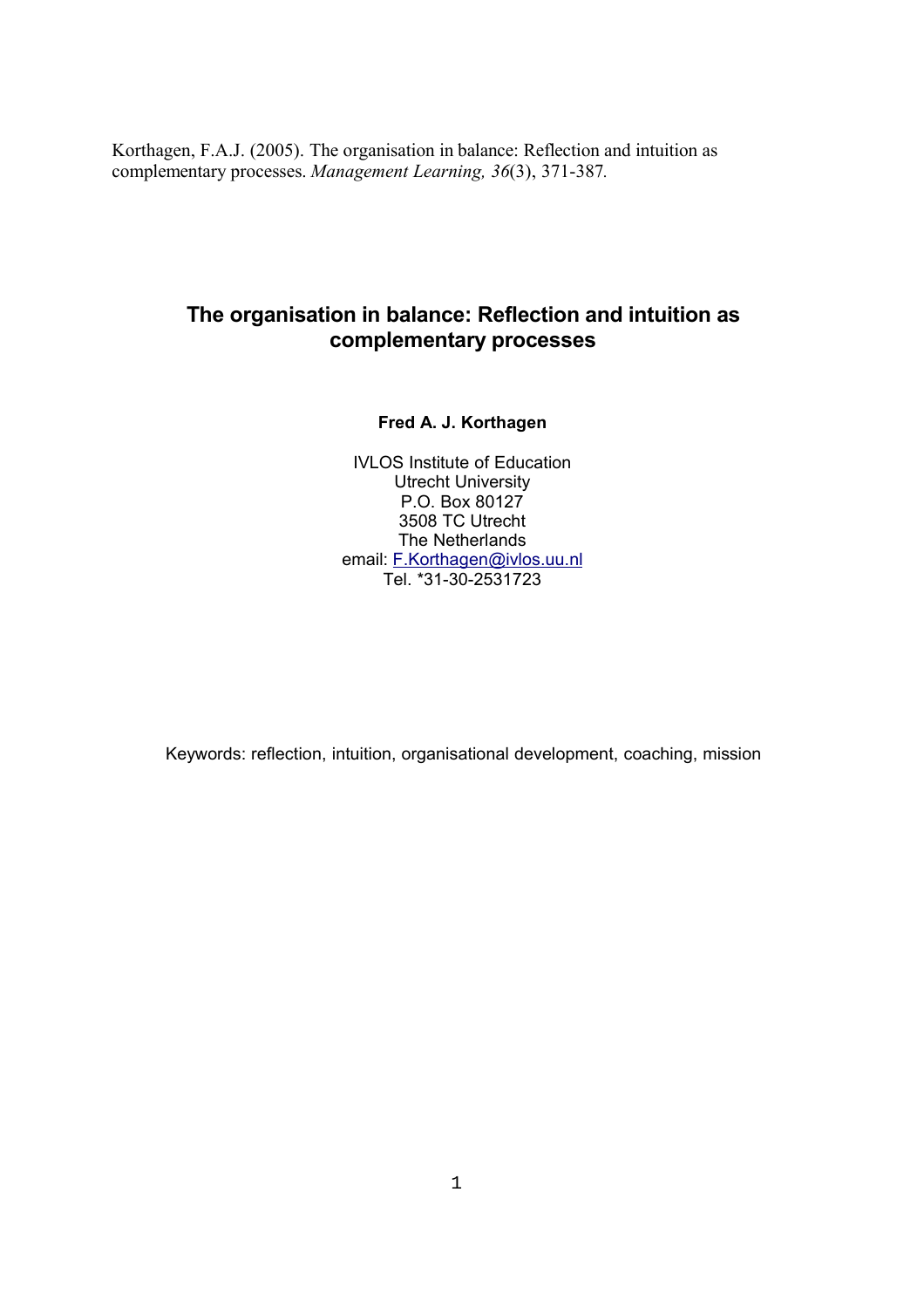# **The organisation in balance: Reflection and intuition as complementary processes**

# **Abstract**

*There are two complementary processes that are important in steering activities within organisations: reflection and intuition. These two processes, which correspond to different parts of the brain, are analysed in the present article. This includes the introduction of a phase model for reflection. Intuition is examined using concepts borrowed from transpersonal psychology. Within this context, the work of Maslow and Wilber is discussed, notably their theories on the higher stages of human consciousness. Our society places considerable emphasis on rationality and efficiency, which means that reflection often receives more attention than intuition. Both are important, however, and in the end it is a question of integrating the reflective and intuitive processes. A concrete method useful for supporting that process is described in the present article.*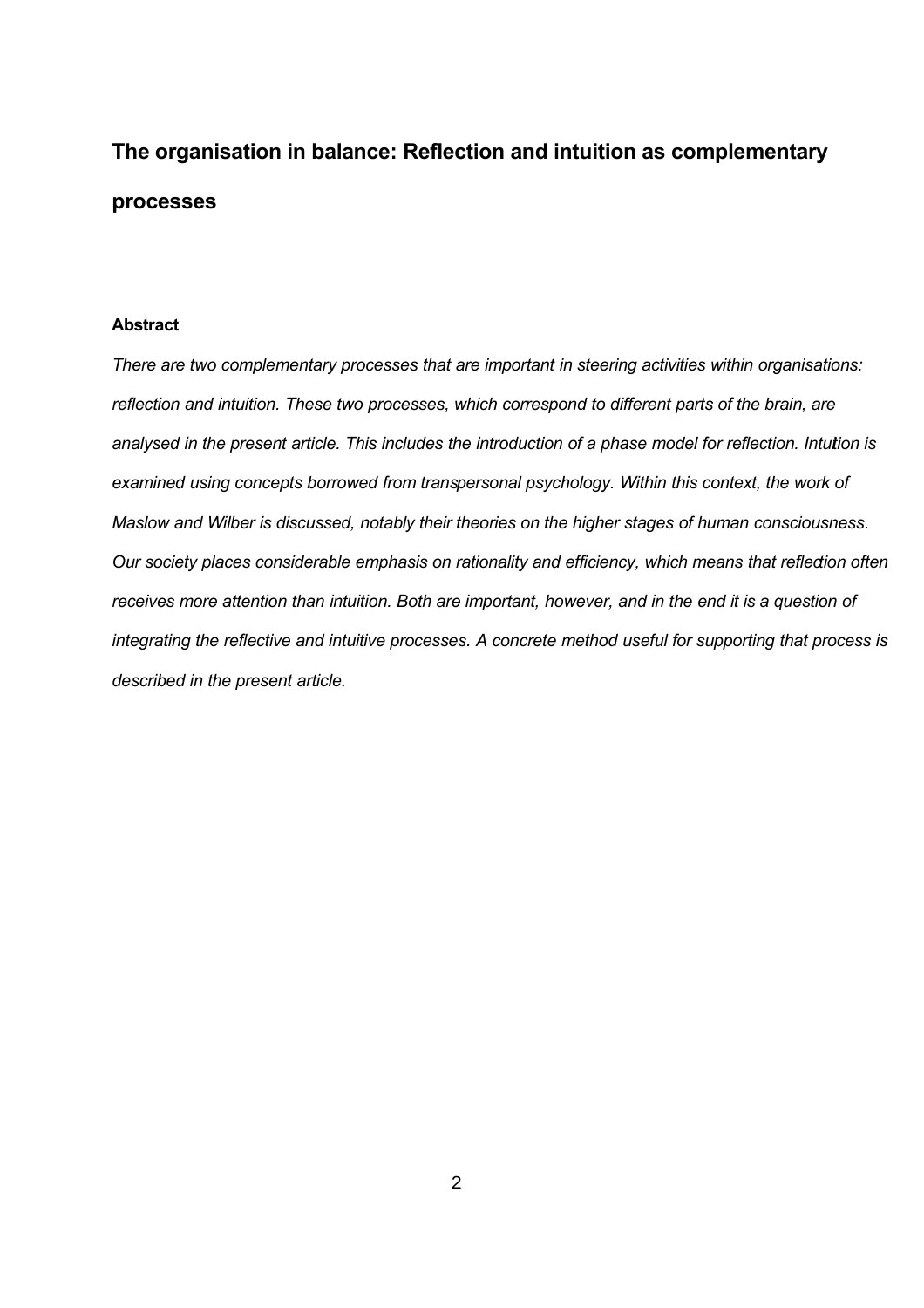#### **Introduction**

Leaders and trainers in organisations who search for new insights that can support their work, do not have an easy time of it. On the one hand, there is a plethora of books and courses stressing the importance of working efficiently and on the basis of logical structures. They emphasise strategic policy, planning and control, competence management, and specific qualifications and indicators for both products and people. At the same time, there has also been a rise in the number of new books and training courses which stress the importance of 'natural processes' which take shape from 'the inside out'. Here the emphasis is on the employee as a person, the organic processes at work within the organisation, the inner qualities of the leader, as well as spirituality, inspiration and flow (see e.g. Csikszentmihalyi, 1990). Broadly speaking, we have here two major approaches based on very different assumptions. How do you link these differing approaches, as head of an organisation, trainer, or organisational adviser?

This question lies at the core of the present article. On the basis of two core concepts,*reflection* and *intuition*, we will see that in the end it is a question of integrating two basic human qualities. The discussion will centre on the fact that we are dealing here with two process concepts, and that learning to manage the relevant processes within organisations means learning to integrate them within individuals. Because that integration should start with at the management level, many of the examples in this article pertain to the functioning of leaders.

#### **Change as a core theme**

In today's society it has gradually become impossible to prepare people for the work they will be doing by means of preparatory courses. Developments are now proceeding at such a pace that what you learn today may be obsolete tomorrow. This explains the popularity of *on-the-job training* and *just-in-time learning*. The question organisations are now increasingly asking themselves is 'How can we see to it that people are willing and able to adjust to constantly changing circumstances?' It is vital that employees learn how to steer their own development, so that they learn from each new experience, and become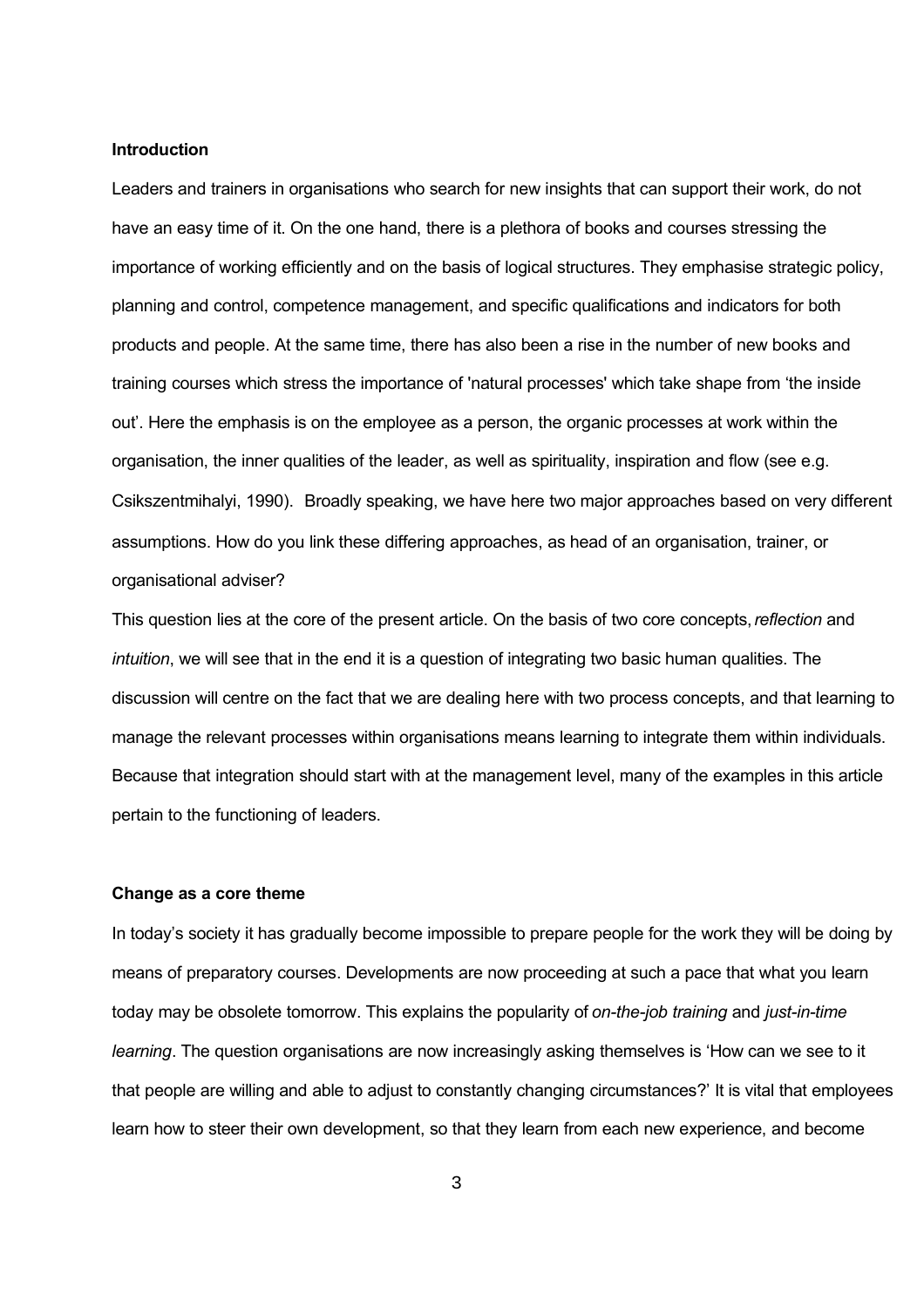ever more proficient in independently incorporating new insights into their day-to-day activities. This idea is crucial to the principle of the learning organisation. But this theory, fruitful though it is, is not sufficient. What is important is *how* employees in organisations learn from their work experiences, and *how* they learn to direct their own development, even in the midst of complex processes of change. There is are many theories on how this can be done, which are rooted in cognitive and social psychology and educational theory. More therapeutic approaches also provide valuable insights: therapy is, after all, about processes of change. The present article focuses on the question of how at least some of these sources can be applied to a concrete organisation and a specific context.

# **Reflection**

Generally acknowledged is the constructivist principle that people learn primarily by actively structuring their own experiences through the personal attribution of meaning. That structuring can take place in a more or less conscious way: people are capable of learning how to consciously and systematically reflect on their work experiences. This involves a process which constantly alternates between work and learning from that work, and which culminates in learning during work. The model in figure 1 is helpful in promoting awareness of a systematic process of reflection (Korthagen et al., 2001). It is called the ALACT model of reflection (after the first letters of the five phases), whereby phase 5 is the first phase of a new cycle.

#### [Insert figure 1]

Because in the phases 2 through 4 the individual has gradually become aware of something new, ultimately leading to behavioural alternatives, in the end something has been learned. In this way, the new cycle represents a qualitative improvement over the previous one. This is why we call this a cyclical model for reflection. Readers who see in this model aspects of the better-known model developed by Kolb (Kolb & Fry, 1975) are quite right. That cyclical model consists of four phases, namely concrete experience, observation/reflection, abstract conceptualisation/generalisation, and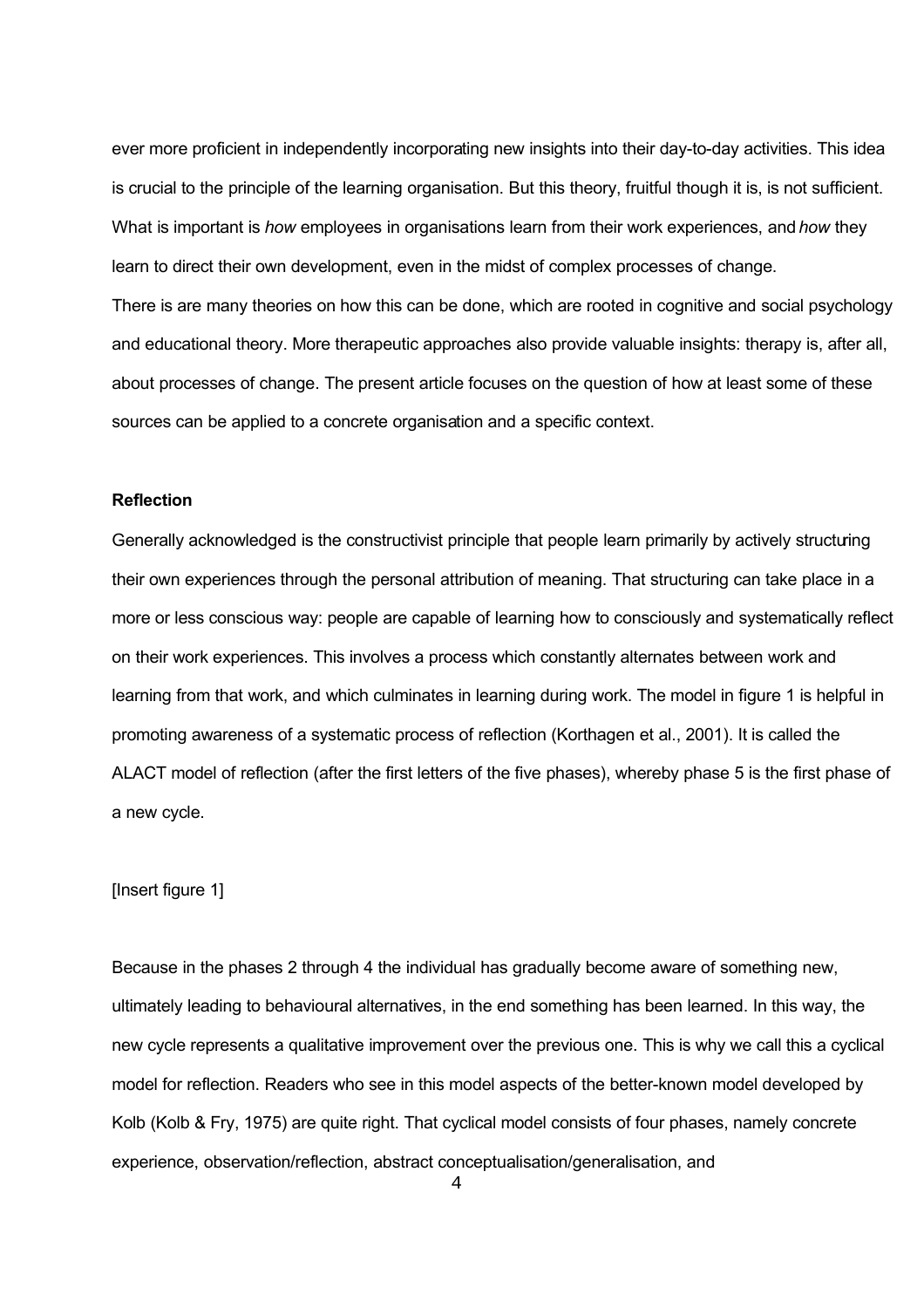testing/experimentation. Despite its considerable popularity, Kolb's model has one main disadvantage (see also De Jong, Korthagen & Wubbels, 1998): its orientation is highly rational. Admittedly, rationality is a core concept when it comes to professional practice (Kinchleoe, 1990), but in actual fact the day-to-day work within organisations is guided not so much by abstract concepts as by concrete plans, worries, needs, and images. This is why the cyclical model in figure 1 devotes considerable attention to the influence that these more intrapersonal mechanisms have on reflection. More abstract concepts governing the way an organisation functions, are usually formed during a later stage and during a longer period of time.

There is no doubt that everyone more or less automatically reflects, if only in the car or train on their way home from work. However, the question is to what extent that reflection is effective. Research shows that when they reflect, people do not always devote the same attention to each phase of the model (Korthagen et al., 2001, p. 112-113). Some may linger in the phase where they look back to a certain event, without getting to the core of the problem; others are inclined to go straight to the core, but without first examining the available information. Moreover, in a negative situation there is often a tendency to move on to phase 4 and to look for solutions, without first analysing the problem. People also differ in the degree to which they are aware of the way their feelings influence their actions.

It is noteworthy that successful employees appear to have an ability to learn from previous experiences. Often they appear to automatically reflect in a systematic manner that resembles that in the model in figure 1. The careful completion of the various phases has become a kind of second nature to them. This, in essence, is the significance of the cyclical model: it provides a framework by which people can learn to reflect more systematically. In this respect, both people and teams can develop the skill of selfsteering. Initially supervision will focus on helping the employee to work through all the steps systematically; ultimately, however, the goal is to learn to reflect independently and to 'monitor' one's own reflection. The next step may be for the employee to coach others in systematic reflection upon work experience. This results in a *reflective organisation*, an organisation in which a human potential is developed that is based on expertise pertaining to the development of expertise.

Because learning to reflect is not a purely cognitive process, a coach who supervises the process of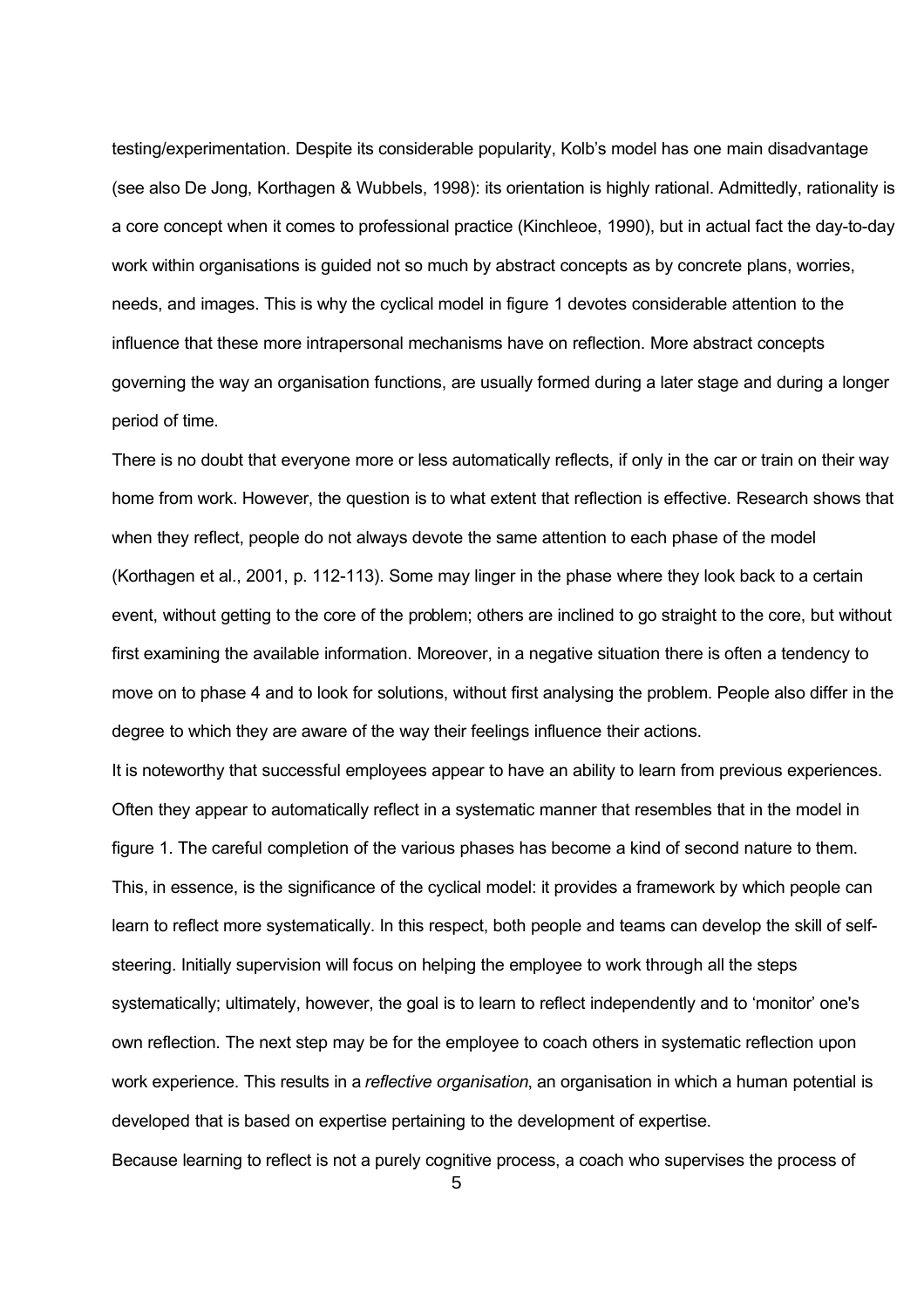learning to reflect will have to be trained in creating a sense of security, assessing the appropriateness of certain measures for the individual in question, dealing with learning resistances, et cetera.

#### **Two functions of the brain**

As we have seen, when we reflect on decisions taken, we often discover that much of what we do is not in fact guided by the systematic and rational processing of information. Indeed, managers regularly make decisions that do not appear to be logical, or which they find very difficult to explain. For example, in the final round of an application procedure two candidates are left. A appears to be slightly better qualified than B, but there is 'something' that tells the manager that B would fit into the organisation better. Managers often find it quite difficult to deal with such apparent contradictions in themselves, especially if they are convinced that the best guideline is rational and logical thinking. There are, however, other processes which direct our actions, and which are often equally effective. Various authors from such widely ranging fields as neurophysiology, social psychology, cognitive psychology, education, and philosophy have made a distinction between a logical-analytical manner of information processing by human beings and an entirely different manner, for which a variety of terms have been proposed. Ornstein (1972) uses *analytical* and *holistic* to refer to this phenomenon, pointing to a dichotomy between *rational* and *non-rational*. Levy-Agresti and Sperry (1968) make use of the terms *analytical* and *Gestalt*. Polyani (1961) distinguishes between the use of *explicit knowledge* and *tacit* knowledge, while Milner (quoted in Bogen, 1973) prefers the terms *verbal* and *perceptual*. Bogen points out that these distinctions are also to be found in oriental psychologies. He quotes Akhilananda who, writing on Hindu psychology, makes use of terms which may be translated as *rational thinking* and *integrated thinking*. Although admittedly not the same, all these dichotomies appear to refer to two distinct functions of the human brain. It is generally accepted that there is a kind of dichotomy in the functions of the brain, although there is more to it than a simple division into right half and left half (Bryden, 1982). In the present article, the common core of all the various dichotomies will be referred to as the contrast between *reflection* and *intuition*. The first term has been clarified above. The second term will require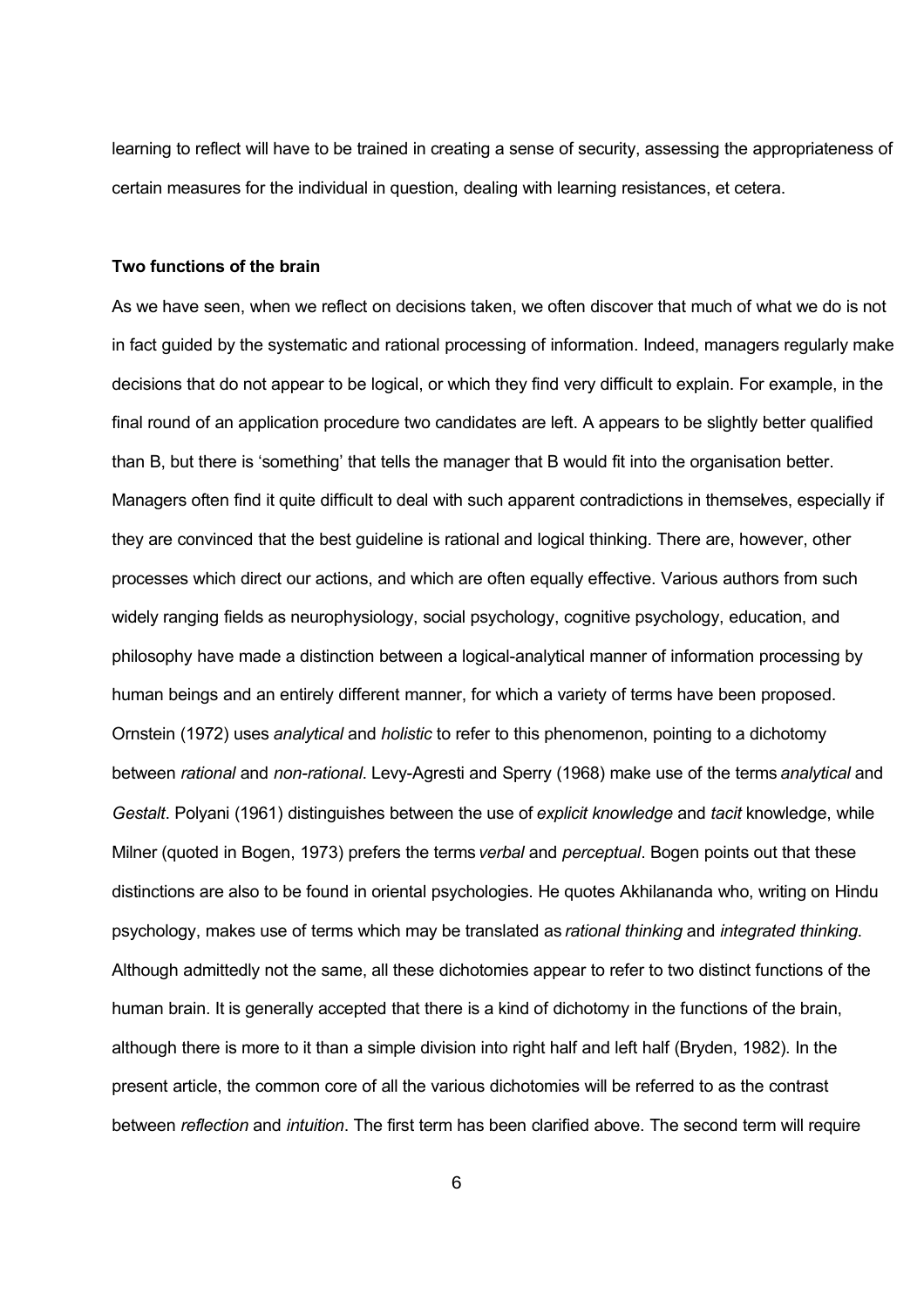some further clarification.

#### **Intuition**

In the case of intuition, it is a question of seeing through things, getting down to what is implicit, uncovering the layer that lies beneath the surface, the things that cannot be expressed directly, in linear language. There are many anecdotes about top managers who 'knew' exactly what had to be done in a critical situation, even though they had not sat down and reasoned it out (see, for example, Agor, 1989). Simon (1989) describes how managers themselves are aware that many of their best decisions were taken intuitively. It is interesting that in retrospect they are often good at coming up with a 'logical' version of the decision.

At the same time, intuition can also play a role in routine situations. The experienced leader knows intuitively when it is wise to exert pressure on a particular employee and when it is not, and makes use of the often subtle interaction between individuals. And yet this ability does not manifest itself only in interpersonal situations. For example, there are managers who seem to have a kind of 'deeper understanding' of the subject matter, and are capable of looking at a detailed report full of figures and intuitively homing in on its weak points.

Ford (1977, cited in Agor, 1989), who has studied intuition among managers, found that the phenomenon is closely related to a willingness to take risks. This is perhaps not surprising in the light of the fact that when an individual's thinking is less logical-analytical, he or she also relinquishes a degree of control. This means that he or she is obliged to trust to certain things that cannot be easily explained, things just seem to 'bubble up'. It is striking that in organisations where the management displays such trust, it is more likely to be found among the employees. Trust creates trust: in organisations where those in executive positions attach great importance to control, we see the reverse of the above situation. The urge to control events is passed on down the ladder, and this is fatal to intuition. Associates in such organisations often describe the consequences as a kind of emptiness, a lack of inspiration. It is not difficult to predict what happens when management, in turn, attempts to exercise control over the processes of inspiration and innovation.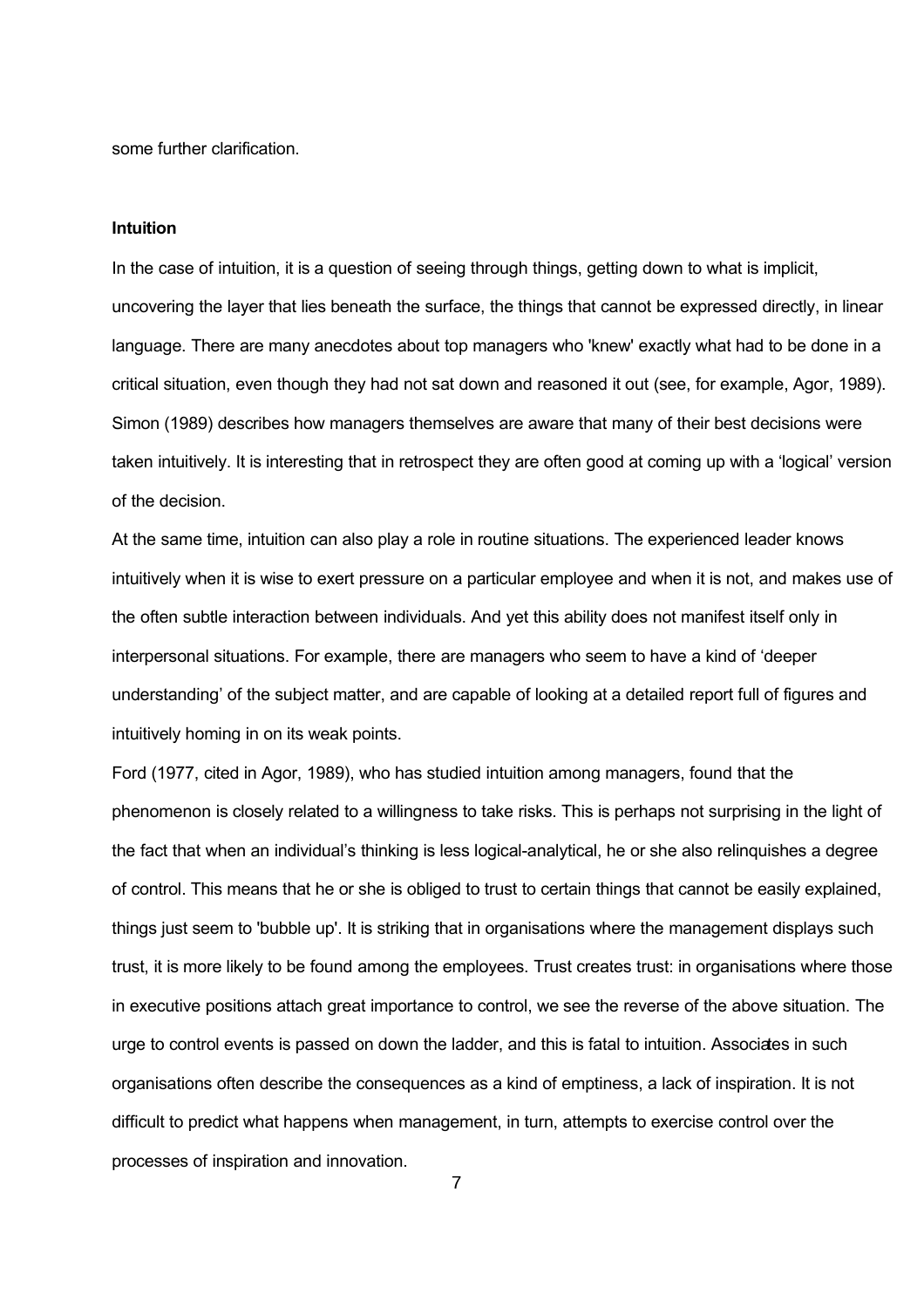#### **One-sidedness**

Why is it, then, that logical-analytical thinking often occupies such a central position? While most managers tend to feel comfortable with a concept such as systematic reflection, the concept of intuition may make them distinctly uncomfortable.

The most important reason is perhaps because intuitive processes are not easy to define or to understand, which makes them hard to control and to talk about. We need only look at the way the authors mentioned above wrestled with the problem of how to designate the phenomenon. In day-to-day work situations, control and direct communication in simple language are important: then we at least know what we're talking about! Or is it possible that we only think we know what we're talking about? Are we perhaps only reassuring ourselves with notions of control, linearity and causality?

The second explanation is a philosophical one, which goes back to the influence of Plato on Western culture. Plato's thinking was based on the existence of the 'Good', and he believed that it is possible to understand this concept by means of intellectual analysis (Russell, 1974, p. 133). He used this point of departure to 'prove' that his ideal republic was 'good'. One of the proofs Plato used was a sequence of logical causal relations. The influence of Plato on our worldview is considerable, even today. It is evident in our scientific traditions, and in the way we look at 'good leadership'. A comparison with another, less influential Greek philosopher, Thrasymachus, may be enlightening. For Thrasymachus, it was not a question of arguments and counter-arguments. As Russell (1974, p. 134) notes, the only relevant question for Thrasymachus was whether you *like* the kind of Republic Plato envisions. If we replace 'the ideal republic' in this example by 'the ideal organisation', then we see that the vision of Thrasymachus is much closer to the feeling and intuition of managers than to objective analysis. In 1998 the well-known American educationalist Elliot Eisner gave a lecture at the American Educational Research Association in which he presented a similar vision of management. For years he has propagated the concept of *connaisseurship*, which is based on an *aesthetic mode of knowing*, as is customary in the world of art. This principle, also known as the 'gut feeling' of the expert, is actually used implicitly by all managers. Not all of them, however, will be conscious of the fact that it is a quality that can be developed and steered in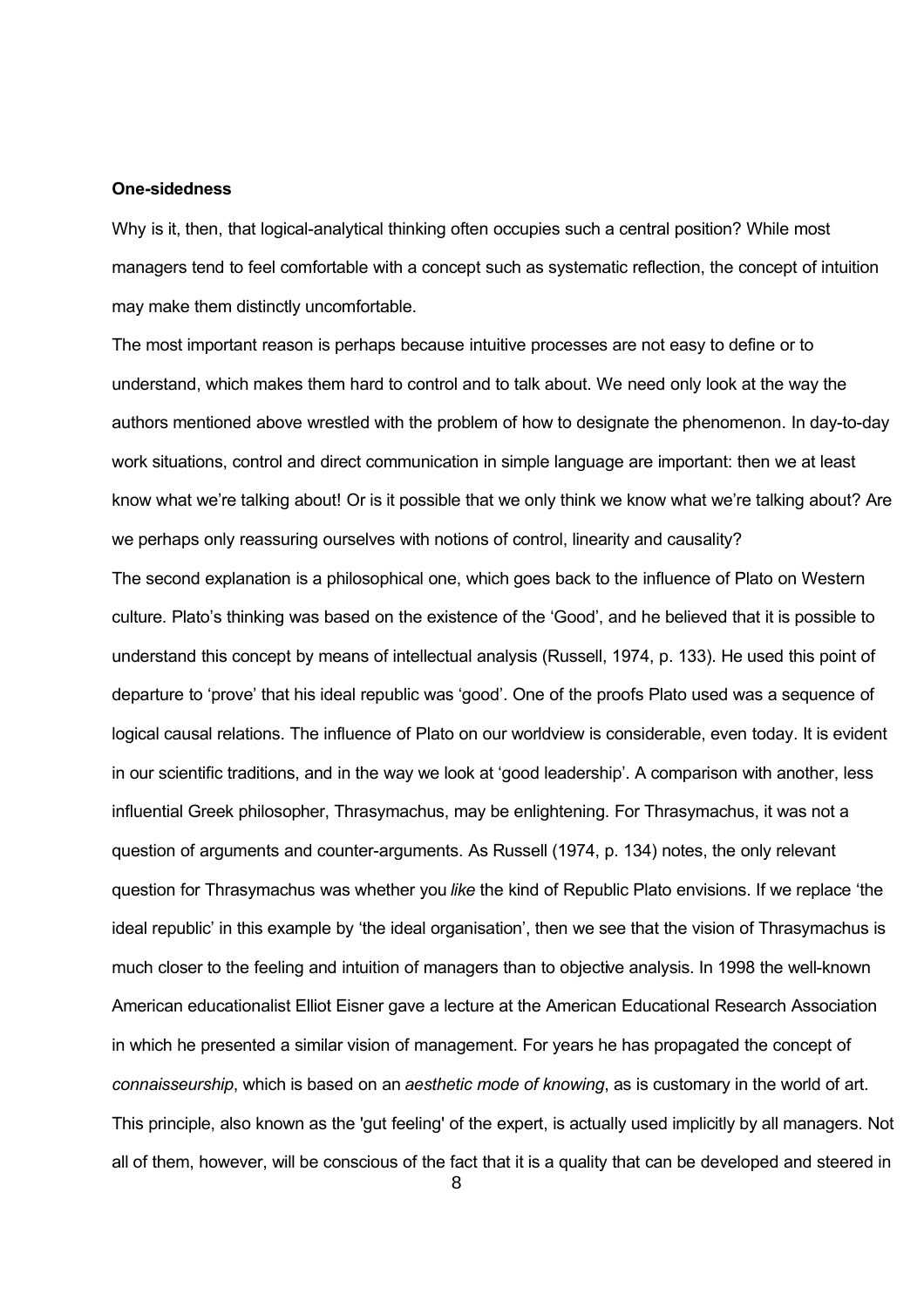a particular direction.

A third reason for the under-valuation of intuition in organisations is a psychological one, which is likewise rooted in our culture. The less rational side of our psyche is often seen as 'evil'. It is associated with our instincts and our passions, and with the notion that they must be conquered or subdued. Everything that is 'Freudian' is considered suspect.

# **Kinds of intuition**

A theoretical analysis of the concept of intuition may help to refute the objections outlined above. We will begin by examining the various forms which intuition can take.

In the first place, what we sometimes refer to as intuition is often no more than the accelerated completion of a logical analysis (Goldberg, 1983). It would be more appropriate to speak of a *Gestalt* which guides our actions (Korthagen, 1993; Korthagen & Kessels, 1999). And yet there is a big difference between a chess computer which is capable of rapidly calculating a large number of variants and a Grand Master who, in a matter of seconds, can picture the essential patterns of a position and 'knows' where the threats loom and where the possibilities lie. Although the Grand Master makes use of *Gestalts* based on years of experience, he is also capable of coming up with a brilliant but highly unorthodox move, one which the computer could never calculate, no matter how much time it was given. The creative aspect of intuition is clearly quite different from a super-fast logical analysis. The crucial difference is that any kind of logical-analytical thought process makes use of existing concepts, which means that it is by definition 'outdated' For it to be new, something else is needed. Often it is a question of being able to work with internal *images* rather than linear language, for as Jung (1998, p. 221) says: "The primary function of intuition (…..) is simply to transmit images, or perceptions of relations between things (...). These images have the value of specific insights which have a decisive influence on action whenever intuition is given priority." Jung distinguishes different types of individuals, including the 'intuitive type'. His vision has been further elaborated by others in the form of a questionnaire, which measures the extent to which an individual is intuitive (Briggs-Myers and McCaulley, 1985).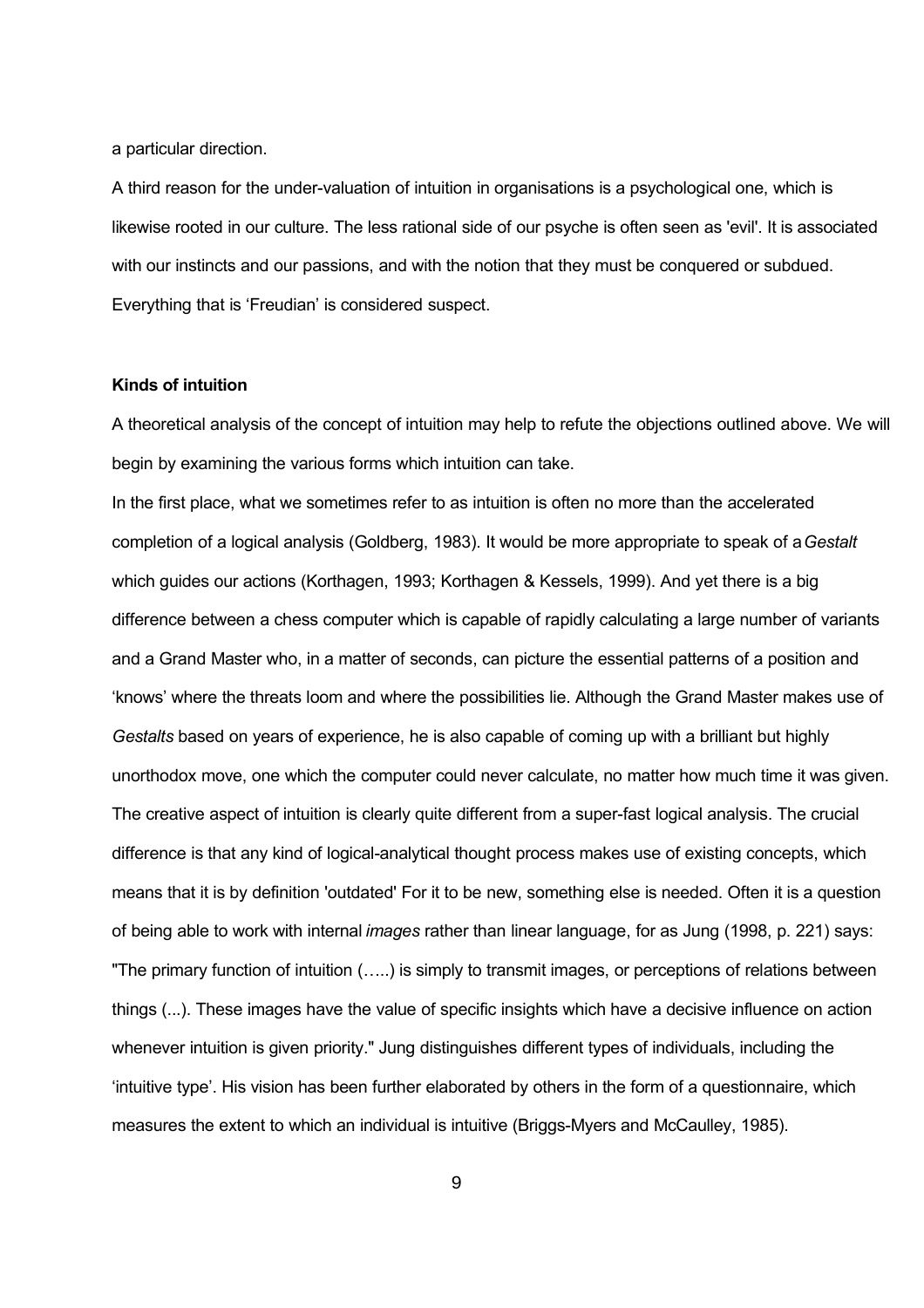If we focus on examples which actually involve intuition, and in which logical-analytical thinking plays almost no role at all, another important distinction must be made. There is a considerable difference between sudden, intuitive 'flashes', brief moments of deeper insight, and a more stable capacity to act on the basis of a deeper knowing, a realisation of the larger whole of which the decision in question is only one part. The first seems to overcome us, the second is a skill that we have acquired and that we can consciously call on. Is it possible to develop this more stable form of intuition? The answer is yes, but it will take more than certain short courses in 'spirituality for managers' would have us believe. In these courses situations are often created that briefly put the participants in touch with their intuitive skills, skills which are in principle present in all of us, but which they are later incapable of calling up independently. To clarify the difference, we will look at the work of Maslow and Wilber.

#### **Peak and plateau experiences**

Abraham Maslow, who is generally seen as the founder of humanistic psychology, has enriched our culture with deep insights into human existence. Before Maslow made his appearance, psychologists occupied themselves almost exclusively with the 'psychologically sick'. The definition of 'psychologically healthy' was literally 'not sick' (Walsh and Shapiro, 1983). Maslow was the first to study individuals who were psychologically quite healthy, and whom he referred to as *self-actualisers*: people who know how to make the most of their talents and abilities, so that "they are who they are". They feel safe and filled with love, both respected and filled with respect for others (Maslow, 1970, p. 149-180). Maslow discovered that many of these self-actuators had something special in common: the phenomenon that they experienced flashes of contact with a greater whole, flashes that were accompanied by feelings of wholeness, love, and the realisation that they were part of the larger whole and at the same time that they coincided with it. He called this the peak experience. One could say that the 'peak experience' is the prototype of the intuitive experience.

Cleary and Shapiro (1995) published an article with the intriguing title: "The plateau experience and the post mortem life: Abraham M. Maslow's unfinished theory." They describe how in the months before his death Maslow was reconsidering his theory. At one of the few gatherings he took part in during this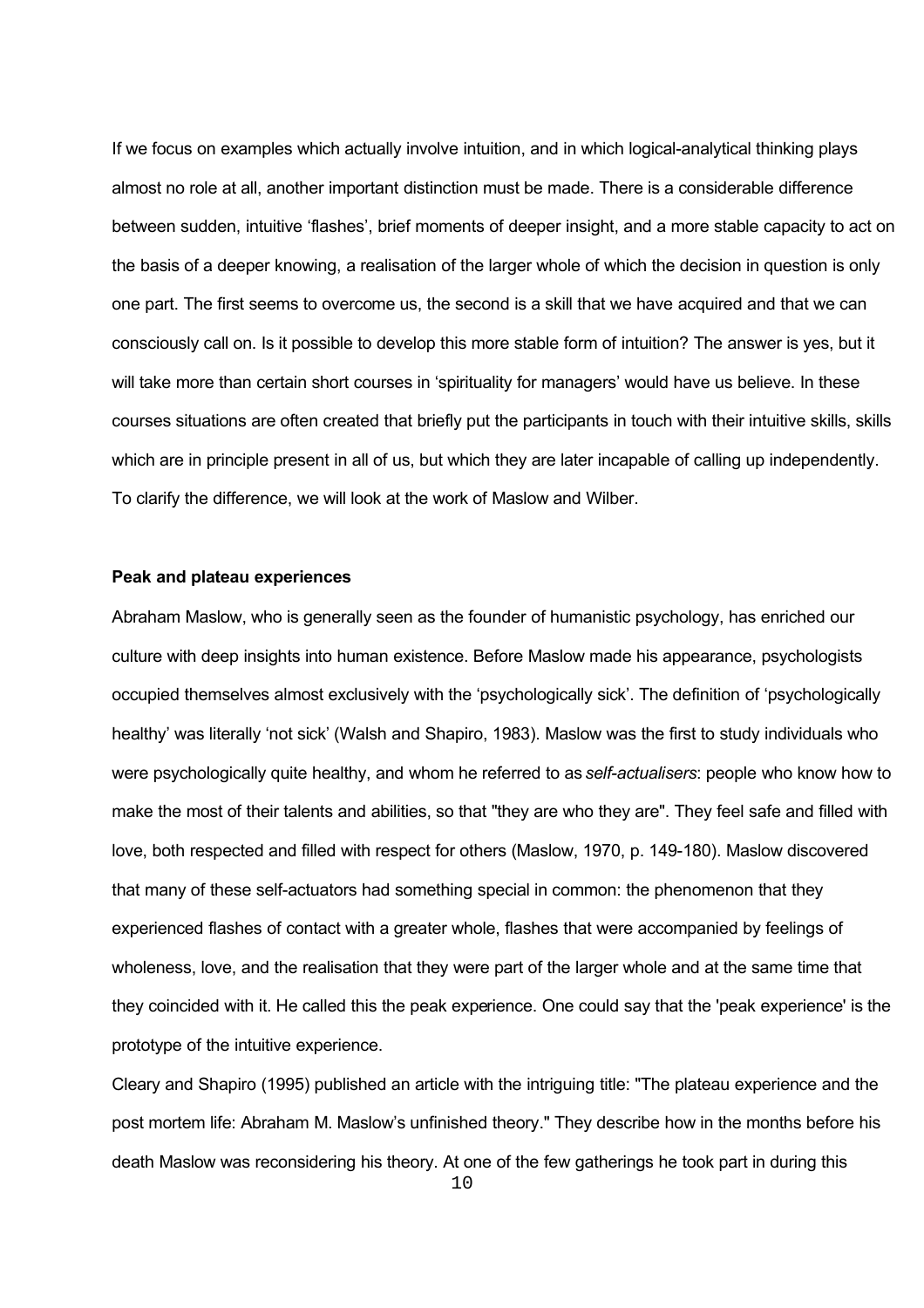period, the Council Grove Conference, he said that he and other ageing people he had spoken to appeared to have fewer peak experiences (Krippner, 1972, p. 113). He discovered that they had, however, received something which compensated for this loss: the ability to experience that same sense of being joined to a greater whole, but in a more stable, less intense manner. He called this the 'plateau experience'. Seen in relation to the metaphor of the peak experience, this calls up an interesting image: you cannot remain standing on a peak for long, as is possible on a plateau. Six months before his death, on December 12, 1969, Maslow wrote in his diary, in telegram style: "Plateau experiences include a quiet, nonorgastic sense of miracle, quiet sacralizing, quiet wonder, gratitude, awe, incredulity, fascination = the quiet peak experiences, more cognitive than emotional" (Lowry, 1982). Maslow was not able to work out his thoughts on this - and a number of other matters - in the form of a theory. But in 1969 he did publish an article in the newly founded *Journal of Transpersonal Psychology*, in which he indicated that a number of the self-actualisers reach the phase of the *transcenders* (Maslow, 1969). This means that "the self has enlarged to include aspects of the world and that therefore the distinction between self and not-self (outside, other) has been transcended." He stressed that in this connection we should be thinking not only of people whose profession is characterised by a spiritual element (clergymen, poets and other artists), but that in his experience there were just as many transcenders to be found among businessmen, industrialists, managers, educationalists and politicians. Maslow came in for considerable criticism from established science on account of the unscientific nature of his work. Others later pointed out that Maslow's views were keyed to the individual, and that he devoted much less attention to the social environment within which a person develops (Jansen and Wildemeersch, 1998). Maslow himself was the first to admit that a great deal of research was still needed to support and supplement his observations (for that is what they were, not fabrications): "'I have found that it helps to remove scientific uneasiness about my free-wheeling explorations, affirmations, and hypotheses if I am willing to call them prescientific rather than scientific (a word which for so many means verification rather than discovery" (Maslow, 1969). In his diary Maslow himself also says that he realises that there is a great deal of important work to be done, but that he will probably not be able to complete it. He expressed the hope that others would follow who would continue his work. One of them is Ken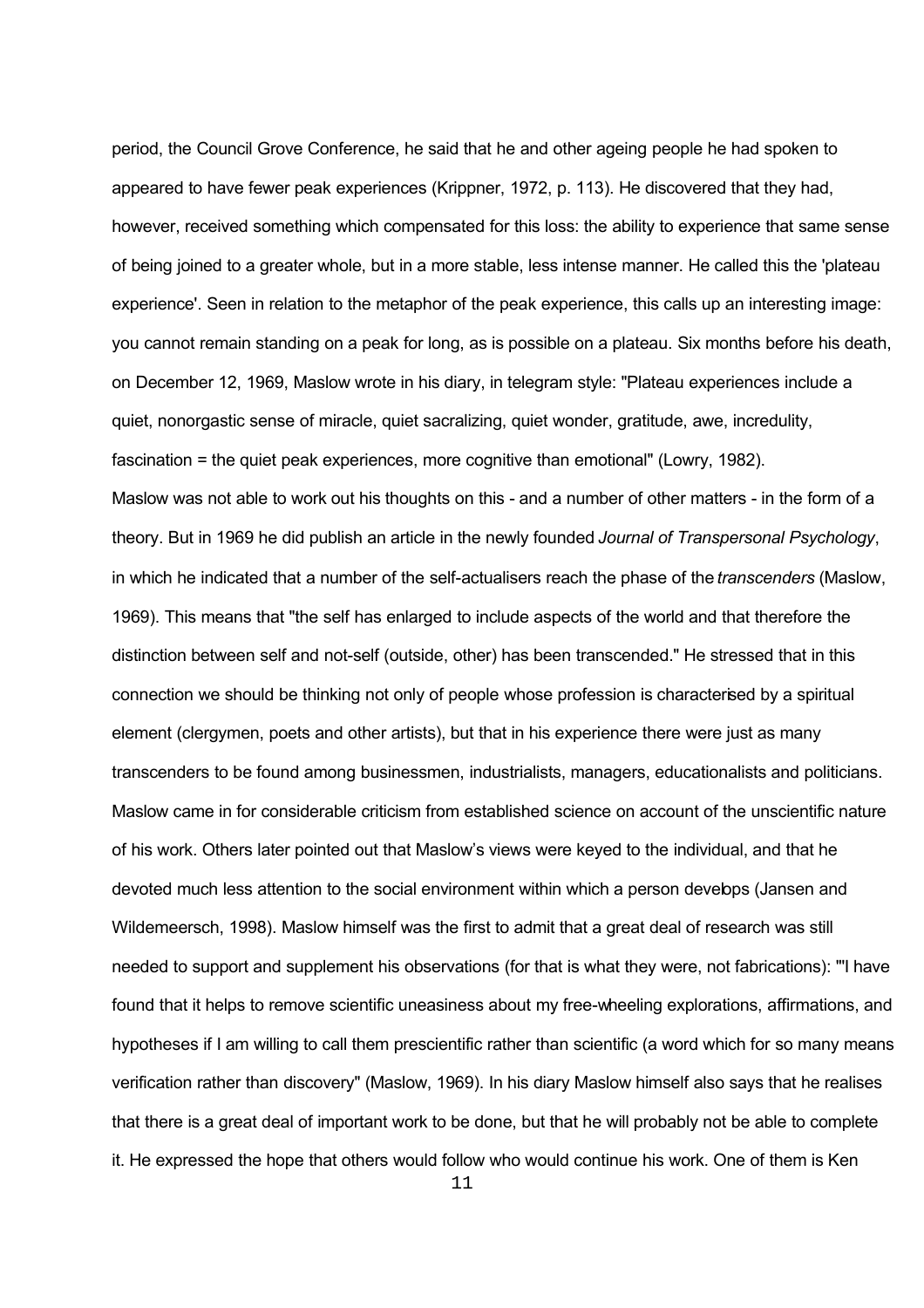Wilber.

#### **Transpersonal psychology**

Wilber was one of the first researchers to combine data from research into the development of children and adults, which led to the discovery that healthy development is characterised by a step-by-step increase in consciousness related to a development in awareness of the borderline between the 'I" and 'not-I', as we will explain below.

The defining of boundaries is fundamental for the survival of the individual (Polster and Polster, 1973). One important type of boundary is that between what we experience as 'I' and what in our experience lies outside the 'I'. For example, someone may attempt to keep his need for contact with others outside his consciousness ('repression'), so that he comes to identify himself with his autonomy ('I can do it alone'). One characteristic of this phenomenon is the fact that the person's repressed need is often projected outwards, so that the person is irritated by people who are in intensive contact with one another. Inside an organisation such individuals may stand in the way of co-operative processes. A manager who has a strong tendency to draw a line between the I and not-I is often insufficiently aware of the synergy within the organisation. Learning to accept unconscious patterns as part of who you, are shifts the dividing line between I and not-I: the unconscious, too, is recognised as part of who one is. A fundamental boundary that we encounter in our development is that between mind and body: here the question is whether you feel that your body is also 'I'. That is not as simple as it sounds. When we feel the first signs of RSI, our first reaction is often one of annoyance, because our body is preventing us from quickly finishing an important job, almost as if the body is doing battle with the psyche instead of being one with it. As a result, the pain is often not even felt. Under guidance, the sensation of pain may return, which initially gives people the feeling that they are sicker than before the supervision. Each transition from one developmental stage to another is accompanied by a feeling of crisis: such a transition forces the individual to let go of the image that he or she previously had of who and what one is.

Many psychological approaches based on the unity of body and soul (for example, Gestalt therapy) stop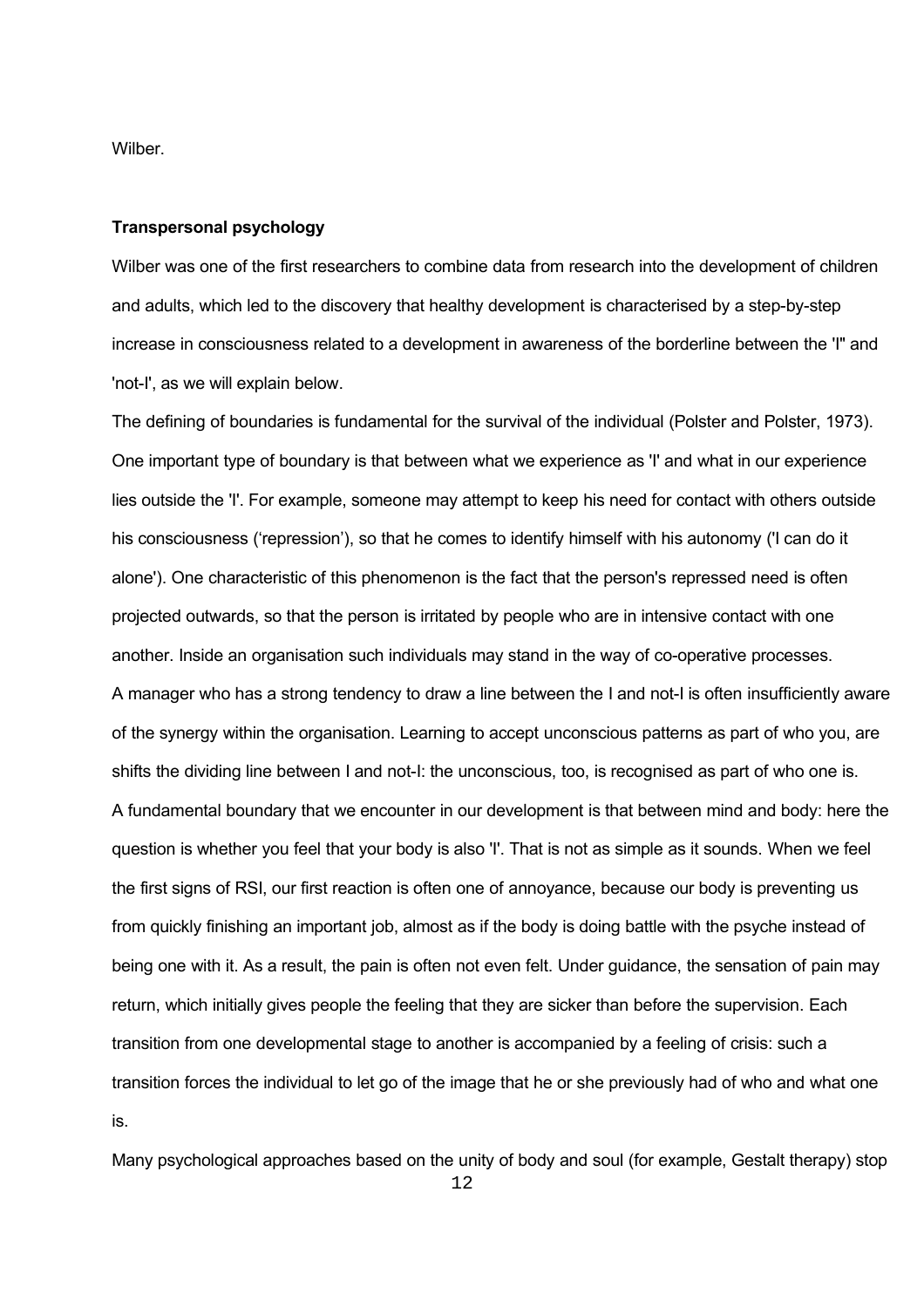at the following boundary, namely that which surrounds the individual. Everything inside the border formed by the skin is seen as I, everything outside that border is not-I. During peak experiences, however, the individual is given a glimpse of what lies beyond that border: for an instant you realise that there is no distinction between what you used to call I and the outside world, and this which makes it a highly intense experience. It may briefly evoke a sensation of fear, comparable to that experienced by someone who in an earlier stage of development wants to withdraw behind a boundary, for example, when he begins to confront his own fear of personal contact. The first urge is usually to get away. This is why people may try to banish peak experiences from their consciousness, becoming annoyed with people who are interested in what is then referred to as 'spirituality'.

Many people are engaged in a shift of their I-boundaries beyond their own personality. These *transcenders* are often labelled 'crazy' or 'woolly' by those around them. It is unfortunate that the New Age movement has only served to reinforce this negative image. There are many examples of cases where its proponents attempt to push back frontiers between the I and not-I without first going through the development of consciousness related to the earlier stages. This does indeed result in a degree of 'woolliness'. Wilber (1977, 1979) has shown that healthy psychological development consists in a more gradual development of consciousness, in which the ego frontier is pushed back one step at a time. When the highest stages of what is commonly seen as 'normal' psychological development have been attained, the way is open for so-called *transpersonal* development. Here I-awareness is extended beyond the personality which one has previously experienced; the individual is conscious of a kind of oneness with a larger reality (Tart, 1983). This refers to "the experience of being part of meaningful wholes and in harmony with superindividual units such as family, social group, culture and cosmic order" (Boucouvalas, 1988). The term coined to refer to this phenomenon is *interconnectedness*. The individual is conscious of the connection or bond between himself and other people, and sees a deeper, more fundamental structuring of reality. What first appeared to be a dilemma – for example, on the one hand, concern for the well-being of the people within an organisation and on the other hand the requirements which the product must meet – is suddenly no longer a dilemma. In a flash, one is aware of a connectedness in what at first appeared to be an irreconcilable opposition. In many cases the person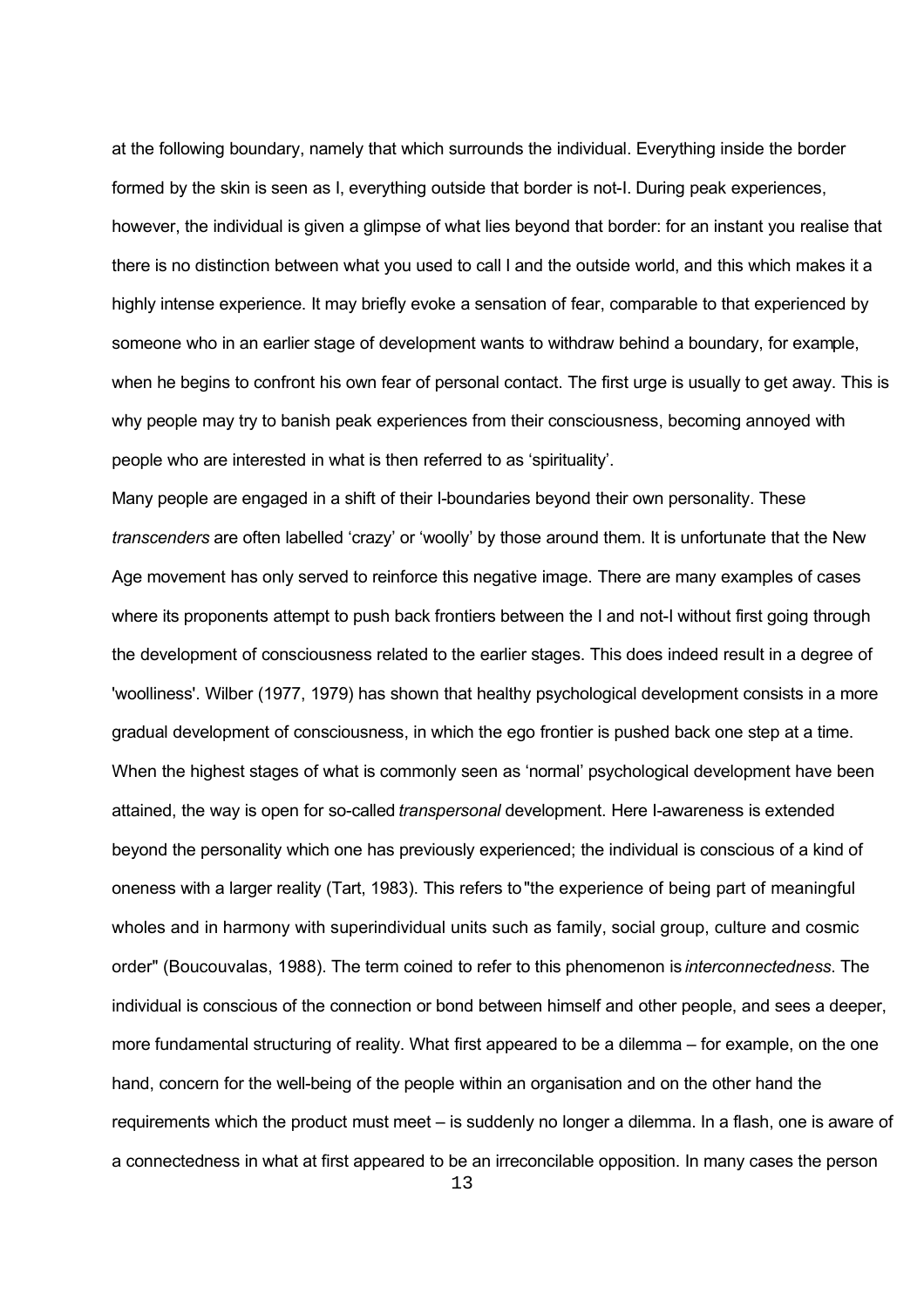experiences an intense moment of illumination in which he suddenly understands the true significance of the adversity and reversals which he has encountered during his life.

This is accompanied by an awareness of a totally different structuring of reality than the one previously seen (and accepted as the only one). This is reminiscent of the distinction between the *implicate* and *explicate* order made by the quantum physicist David Bohm (1980). The *explicate* order stands for the ordering of reality which we observe when we look no further than the exterior of the world around us. This is what science refers to as objective observation. The *implicate order* is the deeper ordering that you observe when you are able to see the oneness of all things. The term 'spiritual' can then be employed more judiciously, having been divested of such connotations as woolly and unscientific. In fact, when one is capable of seeing the deeper structure of reality, it may become clear that one's rational thinking actually consisted in 'making up stories about reality', a phenomenon that has been confirmed by recent neurophysiological research. This research shows that we often devise rational arguments for our behaviour *after* that behaviour took place (see, for example, Damasio, 1999). As Betty Edwards says (quoted in Schwartz, 1995):

"The ideal role of the right hemisphere is to provide access to the deepest levels of one's true experience and to serve as a reality check against the left hemisphere's tendency to make up stories when it doesn't really know the answers."

Considerable scientific research will be needed to further develop the field of transpersonal psychology. That research could, however, make an important contribution to our existence. What Maslow calls the plateau experience can then be seen as a healthy stage in ongoing human development.

# **Integration of intuition and reflection**

We are now able to see intuition as a process that takes place within a human being when the Iboundary is (temporarily) extended beyond the personality, and the person is able to see further than his or her own ego-restricted thinking. The individual is briefly in contact with a greater whole and is able to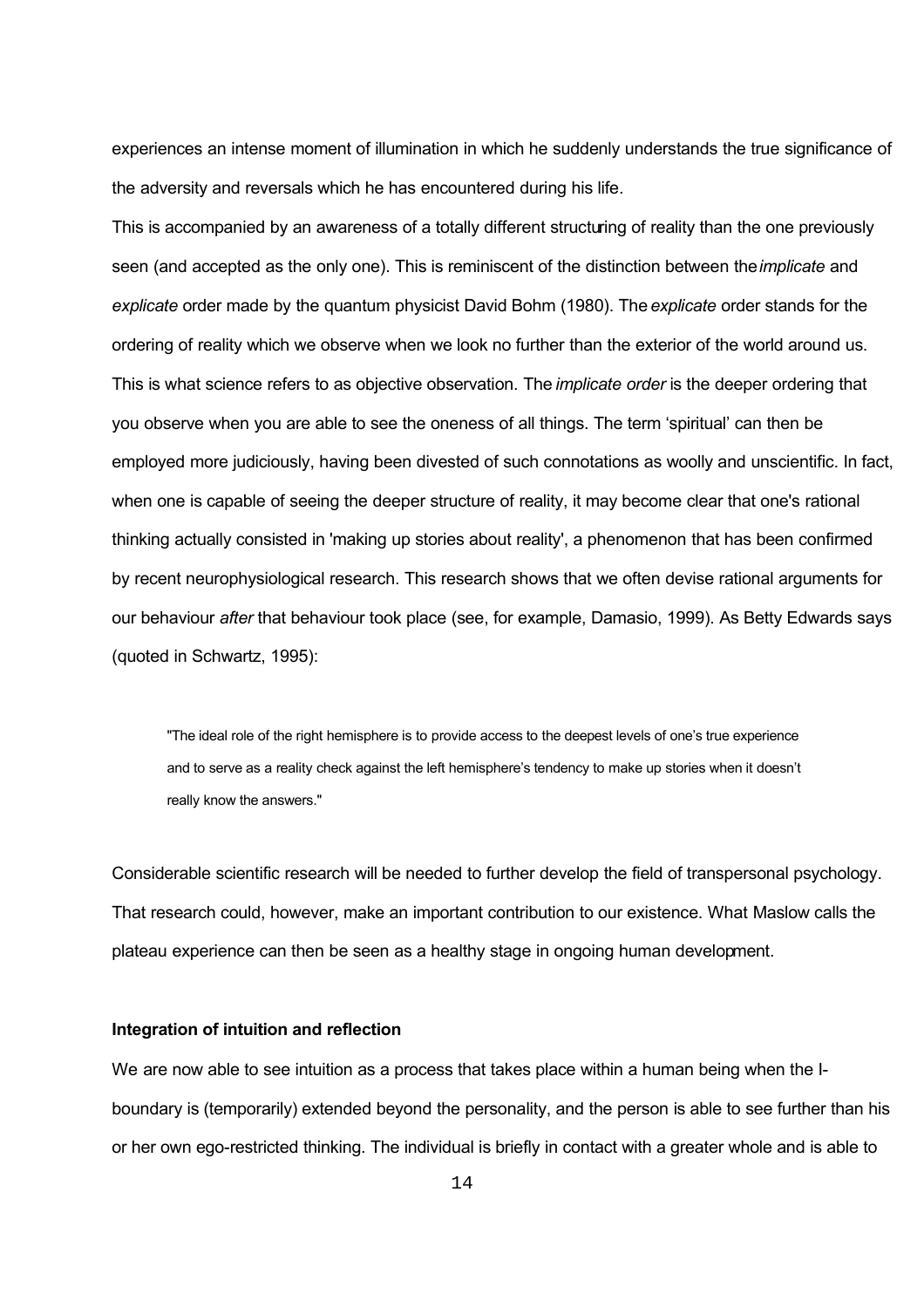observe the *implicate* order in things. This is the true significance of intuition for people in organisations: intuition can help to overcome the illusions of one's own ego: you can discover which of your ideas and actions are in sync with the larger whole. This is a humbling experience. At the same time, however, you may also become aware of the special task that you – as an individual - have within that greater whole which is the organisation. A formerly vague sense of 'calling' may become clearer, and a fresh light may be shed on the fundamental choices with which you are faced in work. When the struggles that usually accompany such choices have been surmounted, this is often accompanied by a sense of being inspired: one is more involved in the work that has to be done - but now with one's heart. Among busy managers the development sketched above often stagnates. They may have a vague intuitive sense of what it is they want to devote themselves to, but often they do not pay enough attention to that inner voice. This is due in part to the influence of their environment, which often does not take such intuitions seriously, and in any case does nothing to bring them to the surface. It is not until a personal crisis develops (through overwork, perhaps, or a sense of the futility of it all) that people feel compelled to make choices. The unfortunate thing is that if one is not fully aware of the need to further develop one's level of consciousness, such choices may be taken without sufficient thought. For example, the individual may make a radical decision to change jobs, only to discover after a while that the problem has not disappeared.

In working out the insights that have been gained through intuition, reflection again plays an important role. This does not mean that we discard logical-analytic thinking. On the contrary, above we have turned our attention to reflection precisely because it is a core concept in the optimal functioning of people and of organisations. What is important here, however, is finding a better balance between the process of reflection and the process of intuition. In effect, they refer to qualities that complement one another. Ornstein (1972, p. 84) uses a metaphor that may help us to understand the complementary role of reflection and intuition. Here he is discussing the process of designing and building a house:

"At first, there may be a sudden inspiration of the gestalt of the finished house, but this image must be brought to completion, slowly, by linear methods, by plans and contracts, and then by the actual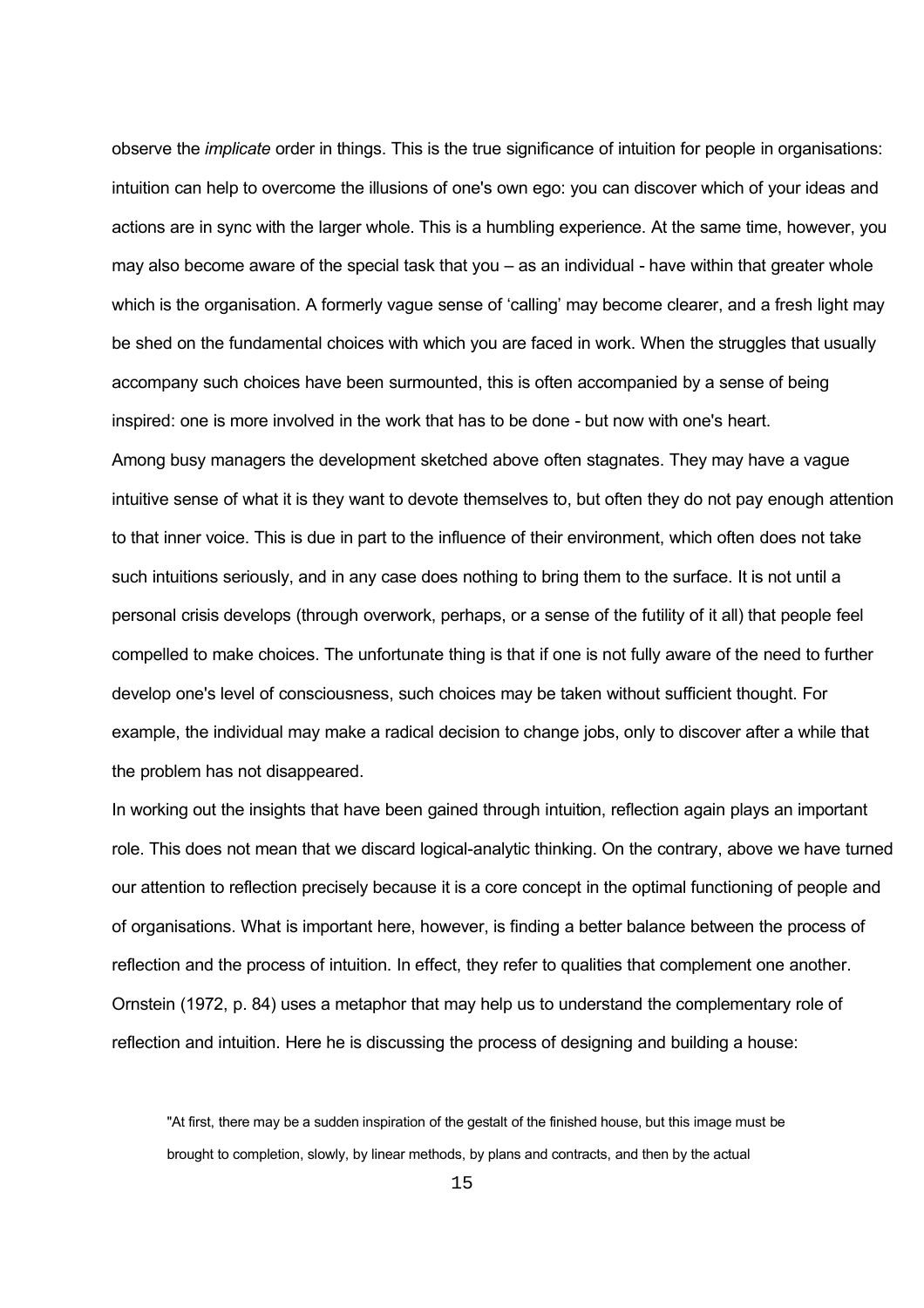construction, sequentially, piece by piece."

It works the same way in organisations: an employee can use intuition to discover the essence of a particular issue, and then use his or her ability to reflect to develop the logical steps which give shape to that intuition. It is not only about being on a spiritual level where you experience the deeper structure of things, but also – and perhaps primarily – about giving shape to what you know intuitively should happen. In other words, going from inspiration to creation. Maslow (1969) stresses these two concepts in his article on the *transcenders*. He says it is as if *transcenders* are able to live in two worlds at the same time. In Bohm's terms: they can function simultaneously within the *implicate* and the *explicate* orders.

#### **The development of reflective and intuitive competencies in organisations**

When reflection and intuition are keyed to one another, this creates a balance within the individual and the organisation. The development of reflective and intuitive competencies in relation to one another does, however, require a focused investment in the development of expertise. We are not referring to expertise in a specific field with a specific content, which may be obsolete a few years from now, but rather an investment which takes place on a meta-level, namely in the capacity for self-steering by means of reflection and intuition. To clarify the above, we will now briefly describe a professional development course in which both reflective and intuitive qualities are developed.

This course usually starts by focusing on learning to reflect systematically, using the practical instrument provided by the spiral model shown in figure 1. Reflection is not only an individual matter; it also functions within the context of coaching. This means that the participants learn to supervise others as they work through the cycle of reflection. This has added advantages, since not only do they learn to reflect autonomously (for example, by keeping a 'logbook' in which they systematically reflect on relevant work experiences), they also learn how to coach others.

In this way the course contributes to the development of an organisational culture in which team members support one another as they systematically learn from their experiences.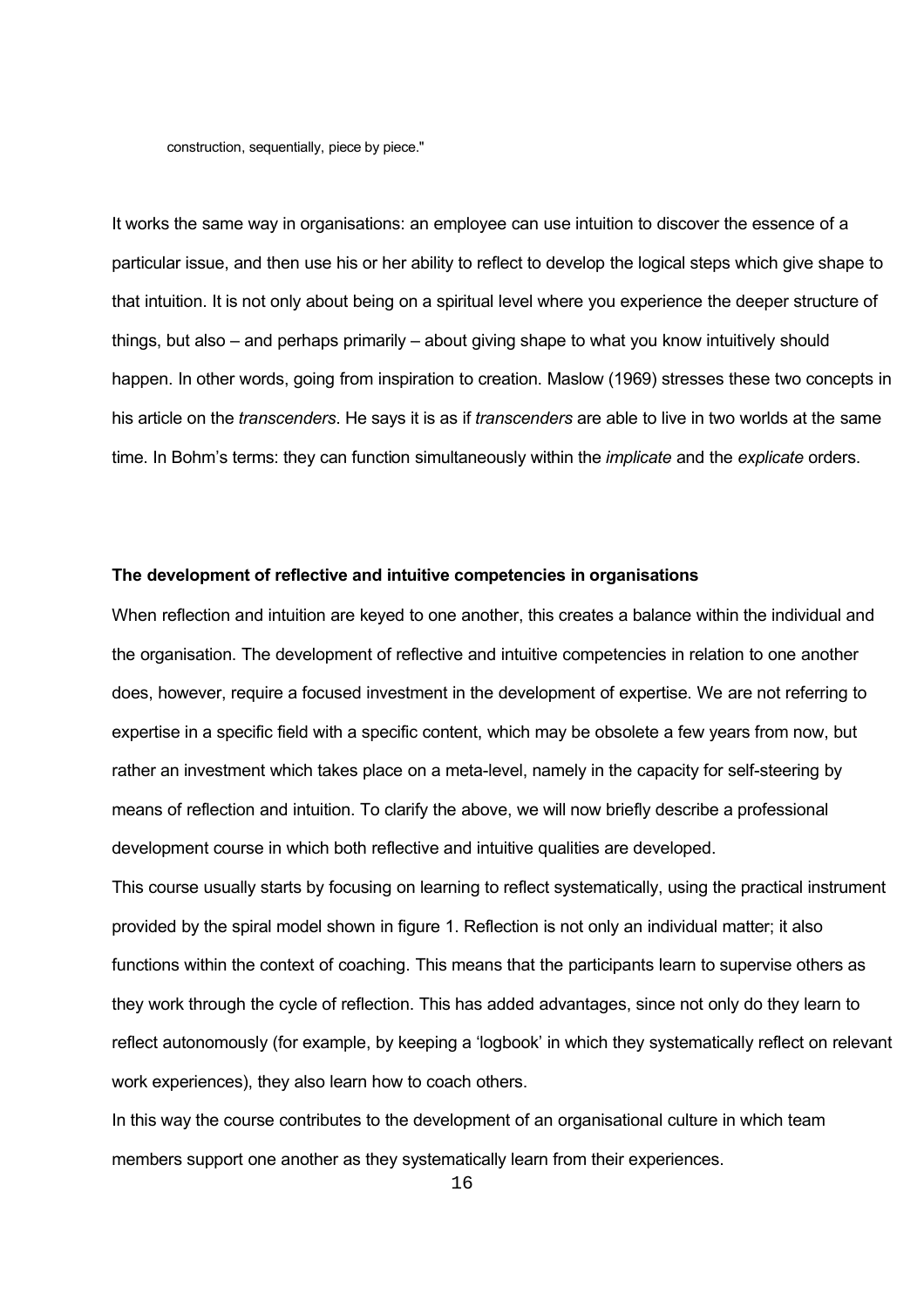The participants in such courses also experience the difference between solving a problem (phase 4 of the reflection model) by means of simple solutions on the behavioural level, and solutions that are more deeply rooted in oneself or in a realisation of the relationship between aspects inside and outside the organisation. In the latter case, a deepening of reflection will be needed, whereby the concept of intuition quite naturally comes to the fore. During this step it appears to be helpful to make use of the model in figure 2. It is based in part on the Diamond Approach of Almaas (1986, 1988) and on techniques borrowed from Gestalt therapy, NLP and psychosynthesis and translated for everyday use.

## [Insert figure 2]

The strategy used there is summarised below. Initially the trainer supervises the process, but the express intention is to help the participants to become autonomous in working through the various phases of what we call 'core reflection'.

First, on the basis of an actual problem, cognitive and emotional contact is made with a personal need or ideal situation (component a of phase 2), and also with the manner in which an individual restricts himself in order to realise that goal (b). The following is an actual example. A middle manager felt the need to learn more about the work being done in other departments. The intended ideal situation was a form of regular exchange between departments. In phase 2 he became aware of his limiting conviction that other departments were already busy enough and wouldn't be receptive to the idea. He also became aware that he was displaying limiting behaviour by not continuing to inquire about new developments in the other departments (the result of  $a$  – limiting – sense of embarrassment). When the individual becomes aware of such an inner field of tension between the ideal situation and these limitations (not only insight plays a role, but above all emotional contact with that field of tension), he or she can take a step backwards (we call this *disidentification*). Then a question like 'what is necessary to resolve that field of tension?' can produce surprising new insights. These insights are not imposed, they come from inside, because the person is again in touch with often long-neglected *core qualities* (Ofman, 2000; Almaas, 1986, calls them aspects of the personal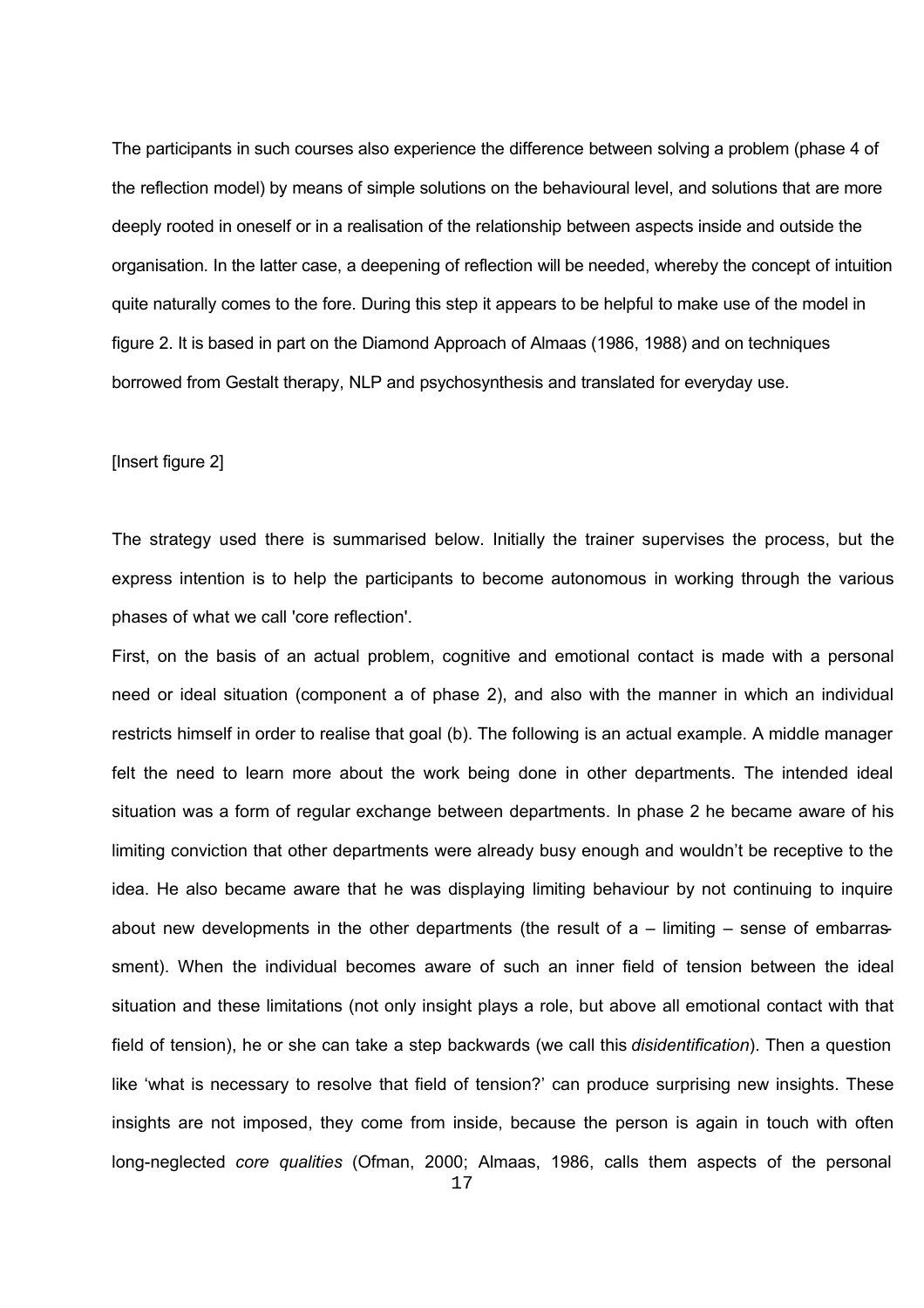essence). Examples of core qualities triggered in the middle manager in the example were curiosity, self-confidence, courage, frankness, decisiveness and creativity (phase 3). Individuals who call upon such core qualities feel inspired because they have established a relationship with the inspiration they bring to their work, and/or an awareness of the interconnectedness of things. Thus the manager in question gained a greater realisation of the fact that this was actually more than a personal need. There was a need within the organisation as a whole for more synergism, a need that up until then had not been sufficiently recognised.

Another example of this growing sense of interconnectedness (in this case, the interconnectedness of nature), involves a manager who via phase 1 (dissatisfaction with his work) through phase 3 became aware of the necessity to bring about a more environmentally friendly production process, and came to the realisation that this is an important criterion in the production of goods. At the same time, he was able to get in touch with core qualities such as care, interconnectedness, determination and clarity.

Calling on this deeper awareness in phase 3, and the contact with core qualities, the person knows intuitively what to do: he has an inner knowledge' of the step that he wants to take. The person develops *vision*. During the process of 'core reflection' (figure 2) the *relationship between reflection and intuition* takes shape. The final phase is transforming intuitive insights into real action, through the actualisation of the core qualities in concrete situations (phase 4). Here too there is ample opportunity to make use of logical-analytical thinking.

The examples given here point up the following important principle: if a person can act on the basis of a relationship between reflection and intuition, he may also find that what originally (in the phases 1 and 2) appeared to be an individual struggle was in fact a form of contact with a process taking place on a broader level within the organisation (or even the world). In this way personal interests become keyed to what is needed within a larger whole (for example, the entire organisation). In other words, during the process of core reflection someone accepts responsibility for his or her own negative feelings (such as anger or disappointment), and transforms them – through contact with his or her core qualities – into a development which is fruitful for the organisation as a whole. This is a self-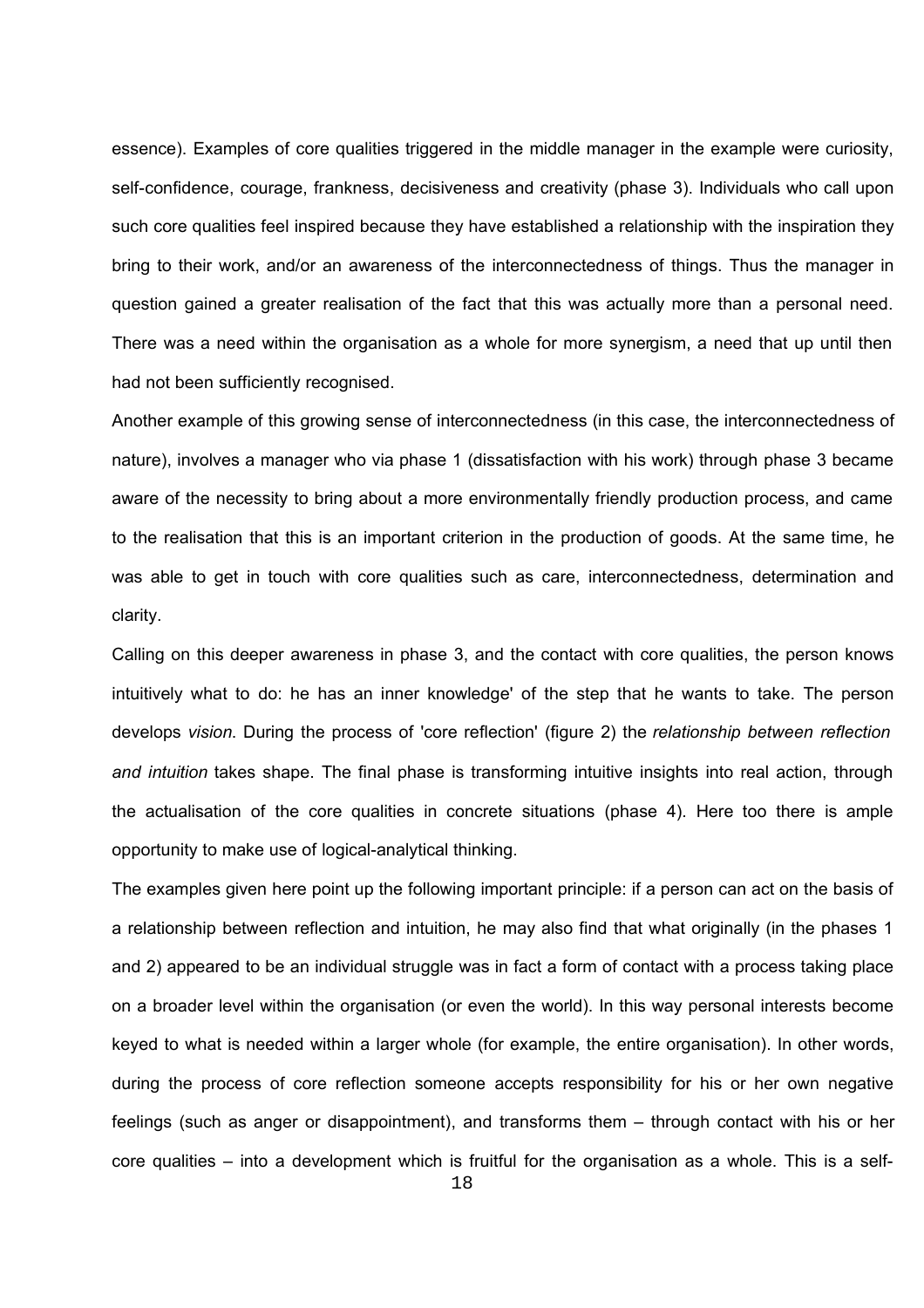reinforcing process: once deeper contact has been made with core qualities such as frankness, decisiveness and curiosity, the process of core reflection in later situations will proceed more smoothly.

In a training course where this type of experience has become 'normal', an old dream of Maslow's can become reality: he believed that it should be possible 'to hold classes in miraculousness' (Krippner,

1972, p. 114). In particular we can think of the 'miraculous' experiences which participants in such

courses have had when they feel inspired by their work. Increasingly they find that they know

intuitively how they want to act in concrete situations that they previously saw as problematic. This

results not only in more effectiveness within organisations, but also more job satisfaction.

#### **Acknowledgements**

The author would like to thank Kees van Boheemen, Ko Melief, Ellen Nuyten, Angelo Vasalos and Tine van Wijk for their valuable recommendations and ideas during the writing of this article.

#### **Referenties**

Agor, W. H. (Ed.) (1989). *Intuition in organizations, leading and managing productively*. Newbury Park/Londen/New Delhi: Sage Publications.

Almaas, A. H. (1986). *Essence: The diamond approach to inner realization.*York Beach: Samuel Weiser.

Almaas, A. H. (1988). *The pearl beyond price.* Berkeley: Diamond Books.

Bogen, J. E. (1973). The other side of the brain: an appositional mind. In: R. E. Ornstein (Ed.), *The nature of human consciousness* (pp. 101-125). San Francisco: Freeman & Co. Bohm, D. (1980). *Wholeness and the implicate order.* London: Ark Paperbacks.

Boucouvalas, M. (1988). An analysis and critique of the concept "self" in self-directed learning: Toward a more robust construct for research and practice. In: M. Zukas (Ed.), *Proceedings of the Trans-Atlantic Dialogue Conference* (pp. 56-61). Leeds, Engeland: University of Leeds.

Briggs-Myers, I. & McCaulley, M. H. (1985). *A guide to the development and use of the Myers-Briggs Type Indicator*. Palo Alto: Consulting Psychologists Press.

Bryden, M. P. (1982). *Laterality: functional asymmetry in the intact brain.* New York: Academic Press.

Csikszentmihalyi, M. (1990). *Flow.* Harper & Row.

Cleary, T. S. & Shapiro, S. I. (1995) The plateau experience and the post-mortem life: Abraham H. Maslow's unfinished theory. *Journal of Transpersonal Psychology,* 27(1), 1-23.

Damasio, A. (1999). *The feeling of what happens: Body, emotion and the making of consciousness.* London: Heinemann.

De Jong. J.A., Korthagen, F.A.J. & Wubbels, Th. (1998). Learning from practice in teacher education. *Teachers and Teaching, 41,* 47-64.

Goldberg, P. (1983). *The intuitive edge.* New York: Tartcher.

Jansen, T. & Wildemeersch, D. (1998). Beyond the myth of self-actualization: reinventing the community perspective of adult education. *Adult education quarterly, 484*, 216-226.

Jung, C.G. (1988). Psychological Types. In Campbell, J. (Ed.), *The portable Jung* (pp. 178- 269)*.* New York: Penguin Books.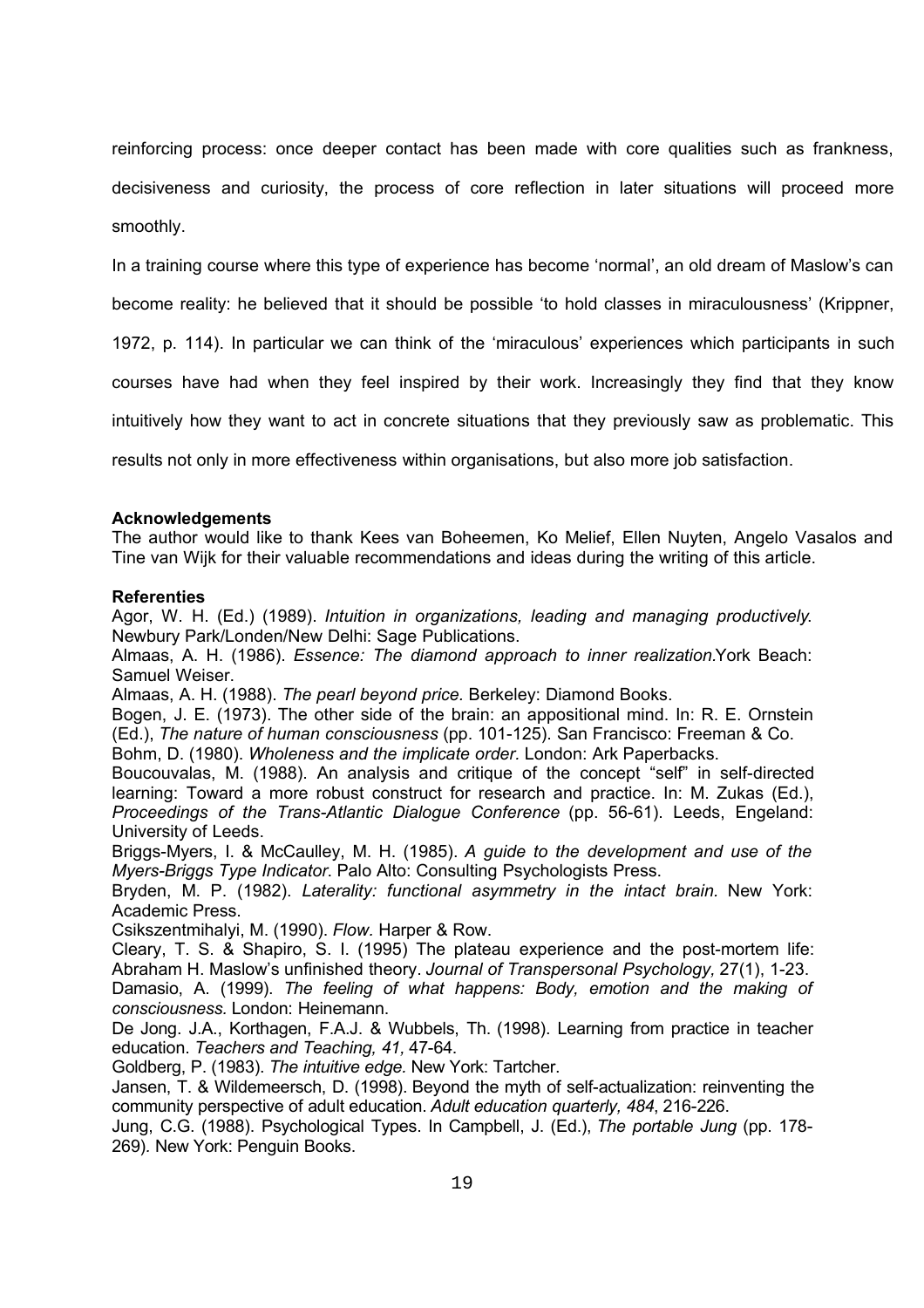Kinchleoe, J.L. (1990). *Teachers as researchers: Qualitative inquiry as a path to empowerment.*

London: Falmer Press.

Kolb, D. A. & Fry, R. (1975). Towards an applied theory of experiential learning. In: C. L. Cooper (Ed.), *Theories of group processes* (pp. 33-58). New York: Wiley.

Korthagen, F.A.J. (1993). Two modes of reflection. *Teaching and Teacher Education,* 93, 317-326.

Korthagen, F. A. J., & Kessels, J. P. A. M. (1999). Linking theory and practice: changing the pedagogy of teacher education. *Educational Researcher, 28*(4), 4-17.

Korthagen, F.A.J., J. Kessels, B. Koster, B. Lagerwerf, & T. Wubbels (2001). *Linking practice and theory.* Mahwah, NJ: Lawrence Erlbaum Associates.

Krippner, S. (1972). The plateau experience: A.H. Maslow and others. *Journal of Transpersonal Psychology, 4,* 107-120.

Levy-Agresti, J., & Sperry, R. W. (1968). Differential perceptual capacities in major and minor hemispheres. *Proceedings of the National Academy of Sciences of the U.S. of America, 61,* 11-51.

Lowry, R.J. (Ed.) (1982). *The journals of Abraham Maslow.* Lexington/Brattleboro: Lewis Publishing Company,

Maslow, A. H. (1969). Theory Z. *Journal of Transpersonal Psychology, 12,* 31-47.

Maslow, A. H. (1970). *Motivation and personality (2nd ed.)*. New York: Harper and Row.

Ofman, D. (2000). *Core qualities: A gateway to human resources.* Schiedam: Scriptum.

Ornstein, R. E. (1972). The psychology of human consciousness. San Francisco Freeman.

Polanyi, M., The study of man, University of Chicago Press, Chicago, 1961.

Polster, E. & Polster, M., *Gestalt therapy integrated*, Brunner-Mazel, New York, 1973.

Russell, B., *History of western philosophy,* Allen & Unwin, London, 1974.

Simon, H.A., Making management decisions, the role of intuition and emotion. In: Agor, W. H. (Ed.), *Intuition in organizations, leading and managing productively*, Sage Publications, Newbury Park/Londen/New Delhi, 1989, blz. 23-39.

Schwartz, T., *What really matters, searching for wisdom in America*, Bantam Books, New York etc., 1995.

Tart, C., *States of consciousness.* Psychological Processes, El Cerrito, CA, 1983.

Walsh, R., The search for synthesis: transpersonal psychology and the meeting of East and West: psychology and religion, personal and transpersonal, *Journal of Humanistic Psychology 32*(1), 1992, 19-45.

Wilber, K., *The spectrum of consciousness,* The Theosophical Publishing House, Wheaton, IL., 1977.

Wilber, K., *No boundary, eastern and western approaches to personal growth*, Center Publications, Los Angeles, 1979.